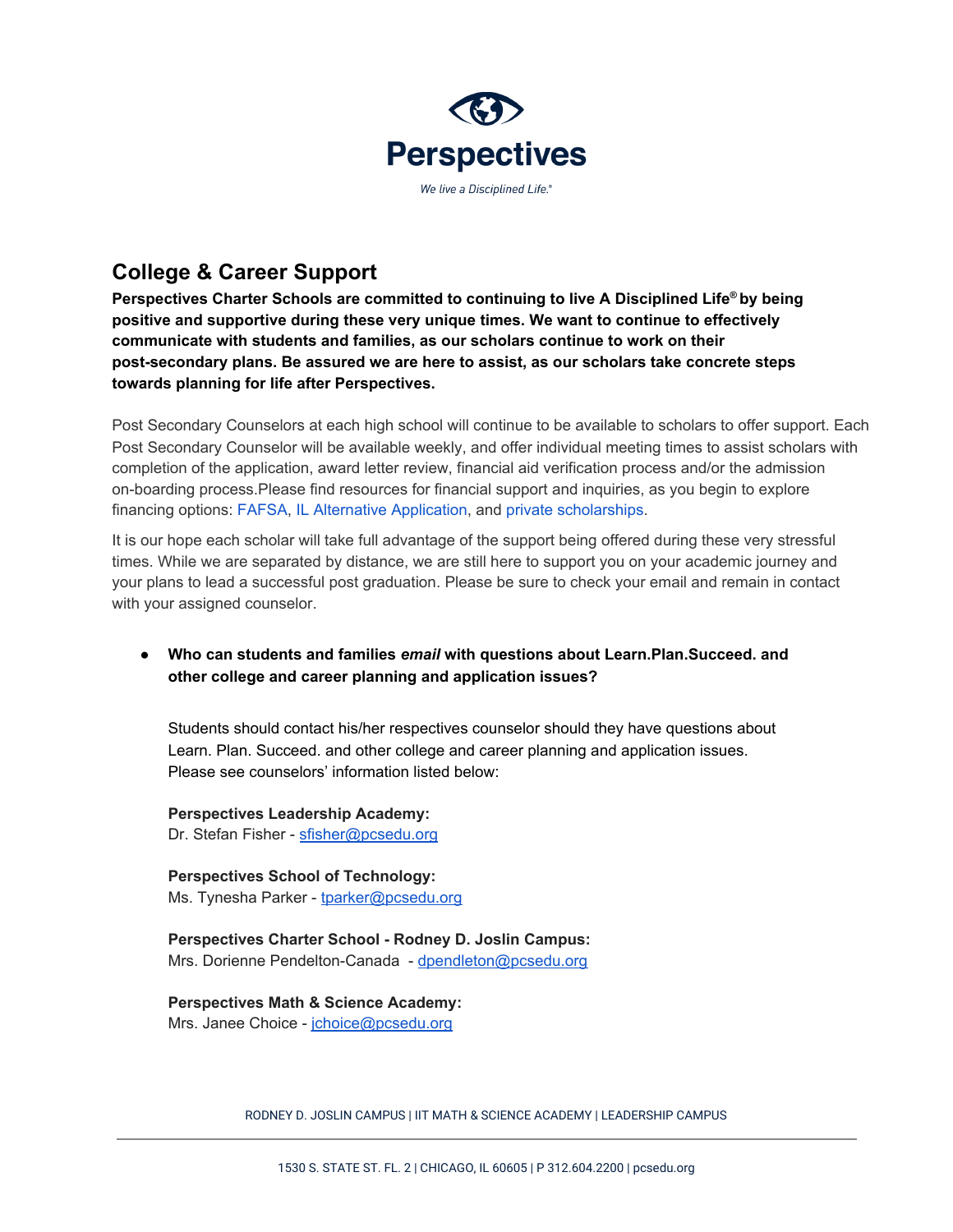

If a school counselor cannot be reached, send questions to Tiffany L Harston at [tharston@pcsedu.org.](mailto:tharston@pcsedu.org) Or for general questions you can contact CPS at LearnPlanSucceed@cps.edu.

The team of College and Career Specialists at *CPS Office of School Counseling and Postsecondary Advising* are available to answer questions about applications, resumes, financial aid processes, scholarships, and other processes related to getting ready for life after high school graduation.

### **● What is Learn. Plan.Succeed.?**

Learn. Plan. Succeed. is a graduation requirement to ensure every scholar has a plan. Every scholar must have a plan in place and must have *concrete* **evidence** of their plan.

**● What concrete evidence is required from my scholar to validate s/he has a post-secondary plan?**

*College - Financial Aid Letter Military - Enlistment Letter Job Training Program - Acceptance Letter Trade/Pre-Apprenticeship// Apprenticeship - Acceptance Letter Gap Year Program - Acceptance Letter Employment - Offer Letter OR Confirmation of Continuation of Employment*

● **Who can students and families** *call* **with questions about Learn.Plan.Succeed. and other college and career planning and application issues?**

Contact the student's Post Secondary Counselor. If your Post Secondary counselor does not reply within 2 business days, please contact Tiffany L Harston, Director of Post Secondary Planning at tharston@pcsedu.org.

#### **● How can students request an official high school transcript?**

Transcripts can be requested through Parchment, Naviance or email. School counselors will be teleworking to remain in touch with students. Students can request transcript requests electronically via Naviance along with a follow-up email to their school counselor. If in 48 hours a school counselor has not responded, students may submit a transcript request to *[tharston@pcsedu.org](mailto:tharston@pcsedu.org)*

**● What is the status of college admission worldwide?**

RODNEY D. JOSLIN CAMPUS | IIT MATH & SCIENCE ACADEMY | LEADERSHIP CAMPUS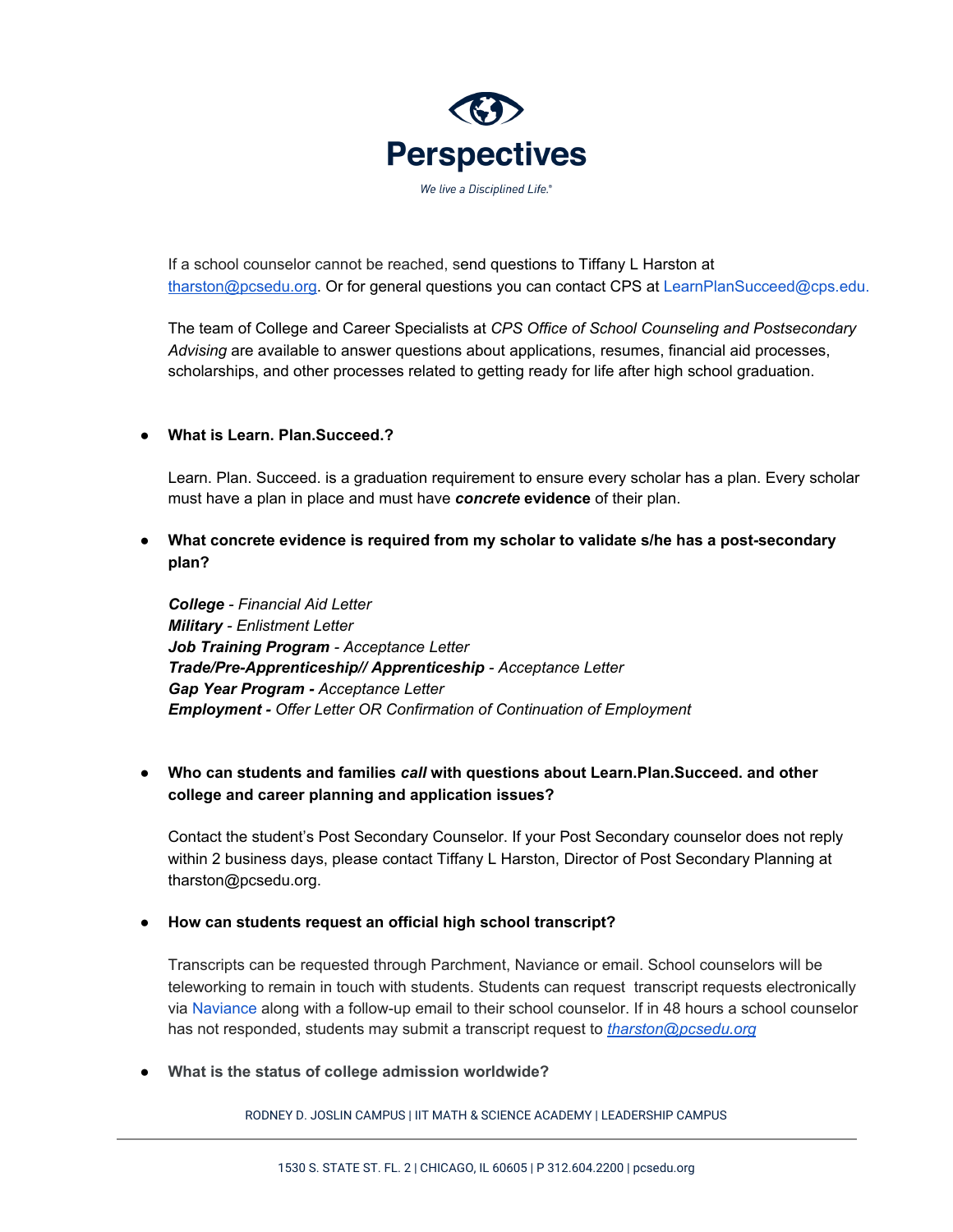

As a service to students and families, *National Association for College Admission Counseling* (NACAC) is providing an online tool as a central resource for information about changes in college admission events, deposit dates, and more.

This chart includes updates from colleges and universities worldwide: https://www.nacacnet.org/college-admission-status-coronavirus

To narrow your search, select the "+" symbol in any of the four categories. To sort your results, click on the column title (for example, click on "Institution Name" to sort alphabetically by college name). This tool will update in real-time as they receive input from colleges and universities. Please also double check college websites.

We hope this resource will make it easier for students and others to navigate the college admission process during this unprecedented time.

## **● How can students and families learn of webinars and other events that colleges, career organizations and other trusted sources are making available during COVID-19?**

Students and families can find information about college, career and financial aid inquiries on the website of the college/university of interest.

## **● Where can 12th grade scholars save evidence of their Learn.Plan.Succeed. plan for life after high school?**

To ensure school counselors at each school are able to best assist grade 12 students and families with completing their Learn.Plan.Succeed. plan, refer to Naviance – the official college and career readiness platform used at Perspectives Charter School.

- Step 1: Go to CPS.edu/Naviance
- Step 2: Using your CPS username and password, log into Naviance at CPS
- Step 3: At top, right side of screen, click on "My Planner"
- Step 4: Select "Tasks"
- Step 5: Look for **"ILP / LPS Concrete Plan Step 1 – Survey**

*In this Naviance activity grade 12 students will answer 4 questions. They will be asked to declare the pathway that best describes their plan for life beyond high school.*

RODNEY D. JOSLIN CAMPUS | IIT MATH & SCIENCE ACADEMY | LEADERSHIP CAMPUS